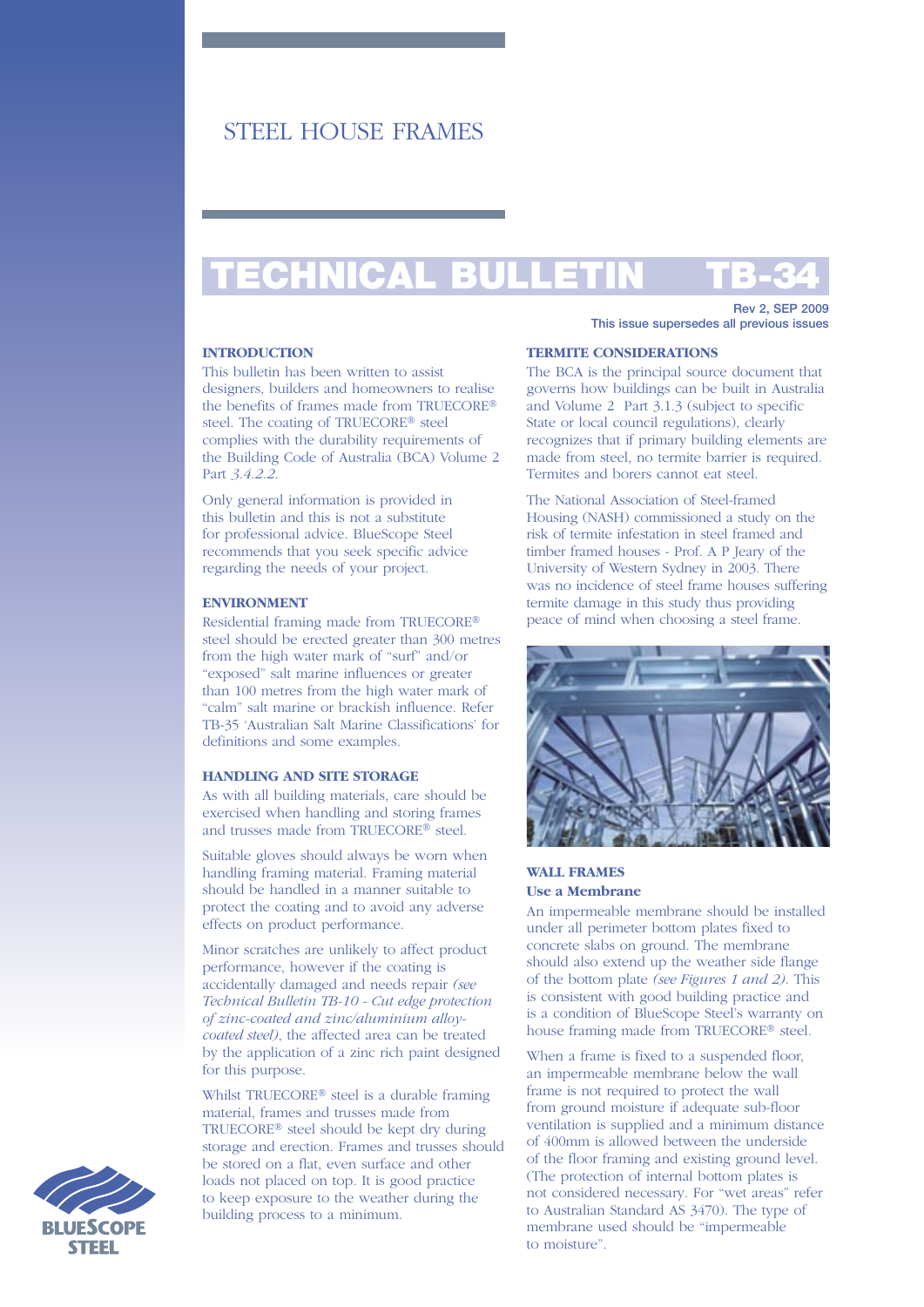**Figure 1:** Deep Edge Rebates



#### PROPOSED REBATE SYSTEM

**Note:** Beam reinforcement shall be designed to suit soil classification. **Note:** Termite management treatments have been omitted for clarity.

Suitable impervious membranes include:

- Bitustik / Bituthene® 2000 by Grace Construction Products,
- Polyethylene and other products specified in BCA Volume 2, Part 3.3.4.4
- Brushable Hydroseal from Tremco
- Kordon Termite Barrier (see manufacturer's specification for detail).

The protection of the weather side flange *(see Figure 1)* is necessary because this part of the frame is subject to moist air movement from the lower parts of the cavity as it tries to evaporate and move past the masonry dampproof course.

# **Earth the Frame**

For safety reasons, your house frame made from TRUECORE® steel should be temporarily earthed during erection. At the first opportunity your electrician should follow local electricity supply authority regulations and effectively earth the completed building frame via a connection to the main earth bar of the house switchboard.

#### **Incompatible Materials**

Materials considered incompatible in direct contact with framing components made from TRUECORE® steel include:

- copper
- lead
- brass
- stainless steel
- treated timber, green timber and other timber capable of retaining moisture. NOTE - frames made from TRUECORE® steel should be isolated from contact with treated, green or moist timber unless

 specific written advice has been obtained from BlueScope Steel.

- washers containing significant amounts of carbon black eg. neoprene.
- in general, mortar splashes don't pose any corrosion problems if kept dry. However, if the mortar forms a continuous bridge between the brick veneer wall or slab and the TRUECORE® steel frame, it may lead to corrosion of the steel frame via moisture "wicking".

Incompatible components should be isolated from frames or trusses.

The use of incompatible materials will void your warranty. *See Corrosion Technical Bulletin CTB-12 - Dissimilar Metals and Corrosion Technical Bulletin CTB-13 - Contact with Timber*

#### **ROOF TRUSSES**

It is a condition of BlueScope Steel's warranty that roof trusses are completely enclosed within the building envelope, as described in the warranty terms and conditions. Dwellings with exposed eaves will NOT be eligible for a TRUECORE® steel framing warranty.

Building design and detailing should aim to minimise the ingress of any salt-laden or moist air, particularly for homes in close proximity, within 1km or so, to surf or exposed marine influences *(refer TB-35 "Australian Salt Marine Classifications")*. Avoid areas of exposed but unwashed framing material *(see Corrosion Technical Bulletin CTB-8 - Building Applications).* 

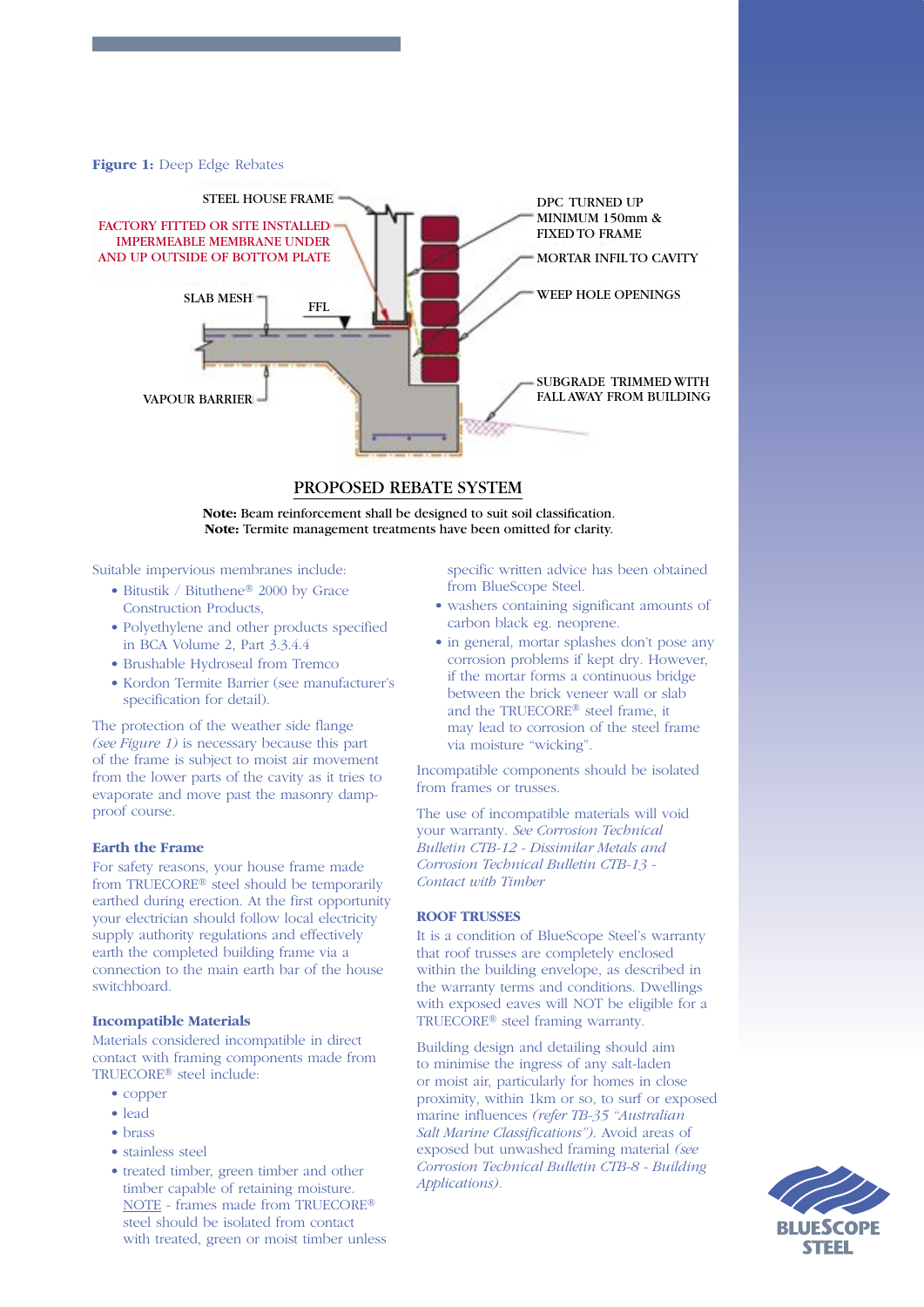**Figure 2:** Shallow Edge Rebates



## PROPOSED REBATE SYSTEM

**Note:** Beam reinforcement shall be designed to suit soil classification. **Note:** Termite management treatments have been omitted for clarity.

#### **WALL INSULATION**

House framing made from TRUECORE® steel offers many advantages, including tight dimensional tolerances, which can assist in achieving good insulation. One example of how tight tolerances can help is by reducing air leakage between the frame and insulating materials when heating a home in a cool climate.

Bulk insulation materials are commonly used with wall frames made from TRUECORE® steel. When insulating steel wall frames in cold climates or when building with cladding materials with low thermal resistance, such as metal, plastic or fibre-cement sheeting, then rigid board or sheathing-type insulation products are recommended. These products are not bridged by the frame so do not lose any of their insulating properties. If using bulk insulation with steel framing and lightweight cladding, batten the cladding out from the framing or use a thermal break between the stud and the cladding, such as thin expanded polystyrene strips. This will ensure good thermal performance and condensation control around the framing.

# **WALL TIES**

Sometimes a forgotten structural component, the choice of wall ties can be important to the structural performance of a building frame. Galvanized wall ties are suitable for use with steel framing in most situations, although more durable ties may be needed within 1km from breaking surf and heavy industrial areas, refer BCA Volume 2, Table 3.3.3.1.

STEEL

Polymer wall ties are now available and should provide good performance with a steel building frame in all environments.

Stainless steel wall ties, if used, must be insulated from the framing material to avoid the possibility of corrosion resulting from the use of incompatible dissimilar metals.

## **PHONE / RADIO RECEPTION**

A steel frame should not affect your telephone, wireless computer network, radio or mobile phone or television reception.

# **NOISE**

A study published by CSIRO (G A King, Dr. M Ridge and G S Walker - in Building Materials and Equipment, Vol. 17, No. 1) has concluded that steel framed houses are no "noisier" than houses with other types of frames. Whether a steel frame is mechanically jointed or welded, movement caused by changes in temperature should not cause significant noise in a properly constructed and insulated home.

#### **FASTENERS**

The correct choice of fastener is critical to longterm performance when fixing premium steel products. Fasteners used to fix your steel framing should conform to AS3566 Class 3, with the exception that Class 4 fasteners should be used at less than 400m from the high water mark of "surf " or "exposed" salt marine influences. Do not use stainless steel fasteners with steel framing made from TRUECORE® steel.

Rivets and bolts used to secure framing made from TRUECORE® steel should conform with relevant standards, be compatible with and have equivalent durability to TRUECORE® steel.

*NOTE - welded areas must be treated by the application of a zinc rich paint to ensure weld affected area has equivalent performance to remainder of TRUECORE*® *steel frame.*